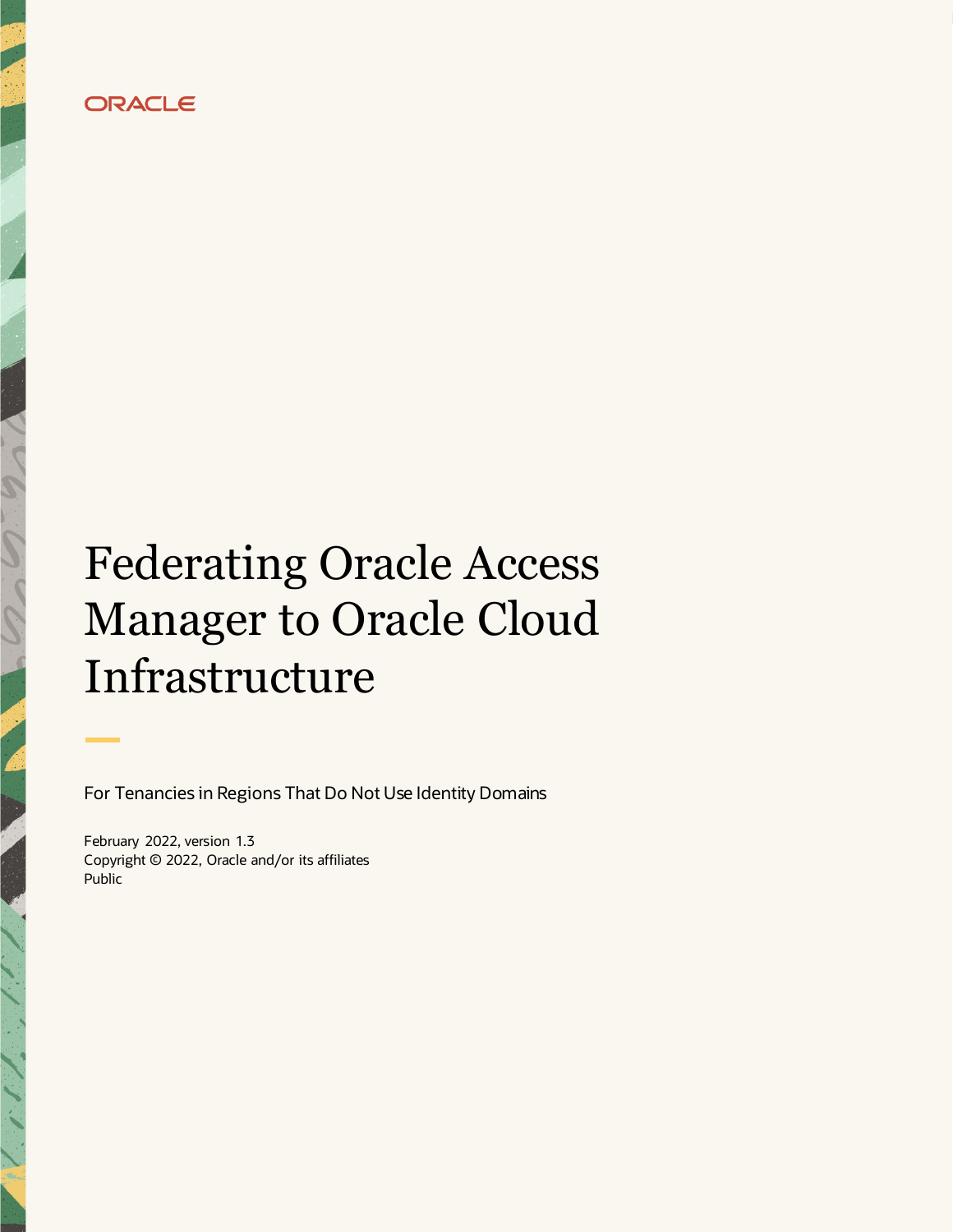## **Disclaimer**

This document in any form, software or printed matter, contains proprietary information that is the exclusive property of Oracle. Your access to and use of this confidential material is subject to the terms and conditions of your Oracle software license and service agreement, which has been executed and with which you agree to comply. This document and information contained herein may not be disclosed, copied, reproduced or distributed to anyone outside Oracle without prior written consent of Oracle. This document is not part of your license agreement nor can it be incorporated into any contractual agreement with Oracle or its subsidiaries or affiliates.

This document is for informational purposes only and is intended solely to assist you in planning for the implementation and upgrade of the product features described. It is not a commitment to deliver any material, code, or functionality, and should not be relied upon in making purchasing decisions. The development, release, and timing of any features or functionality described in this document remains at the sole discretion of Oracle. Due to the nature of the product architecture, it may not be possible to safely include all features described in this document without risking significant destabilization of the code.

## **Revision History**

|  | The following revisions have been made to this document since its initial publication. |
|--|----------------------------------------------------------------------------------------|
|--|----------------------------------------------------------------------------------------|

| <b>DATE</b>          | <b>REVISION</b>                                                                                                                |
|----------------------|--------------------------------------------------------------------------------------------------------------------------------|
| <b>February 2022</b> | Added note that this document is applicable only to tenancies in<br>regions that have not been updated to use identity domains |
| August 2021          | Updated template and steps                                                                                                     |
| August 2019          | Corrected error in attribute mapping value                                                                                     |
| August 2018          | Initial publication                                                                                                            |

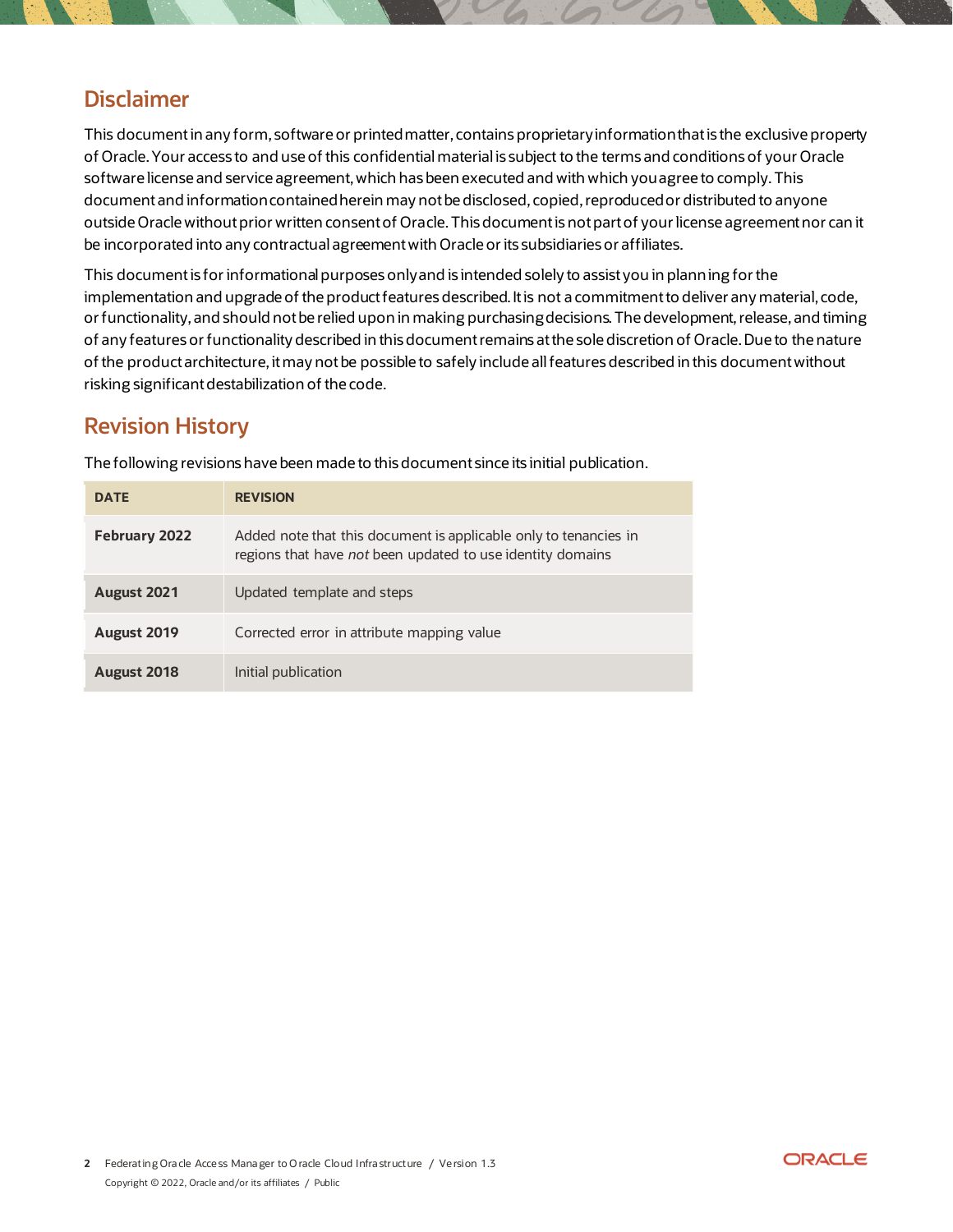## **Table of Contents**

| <b>Overview</b>                                                          | 4 |
|--------------------------------------------------------------------------|---|
| <b>Audience</b>                                                          | 4 |
| <b>Prerequisites</b>                                                     | 4 |
| <b>Process for Federating OCI to Oracle Access Manager</b>               | 4 |
| Step 1: Collect Federation Metadata and Configure the Trust Relationship | 4 |
| Step 2: Download the IdP Metadata and Configure the Service Provider     | 5 |
| Step 3: Set Up Federation with Oracle Access Manager                     | 8 |
| Step 4: Test the Configuration                                           | 8 |

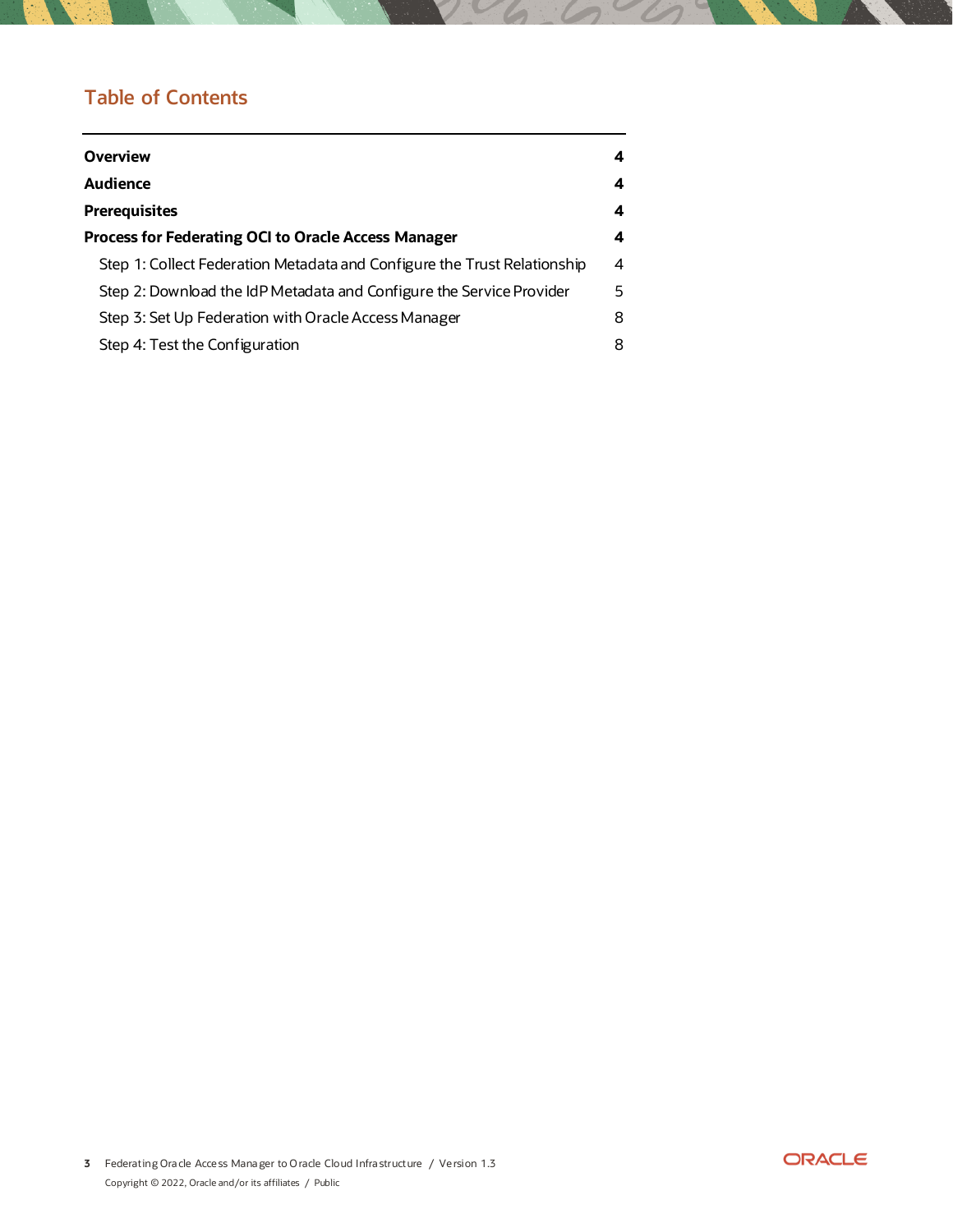#### <span id="page-3-0"></span>**Overview**

This document provides the steps required to configure Oracle Cloud Infrastructure (OCI) federation with Oracle Access Manager. Oracle Access Manager is a fully supported identity provider (IdP) for OCI that supports the SAML 2.0 protocol.

Note: This document is applicable to tenancies in regions that have not been updated to use identity domains.

## <span id="page-3-1"></span>**Audience**

This document is intended for the following audiences:

- $\bullet$ Customers who want to evaluate OCI and use Oracle Access Manager as the IdP to authenticate with the Oracle Cloud Console.
- Consultants and solutions architects who want to demonstrate OCI functionality in a customer environment.

#### <span id="page-3-2"></span>**Prerequisites**

Before you begin the process, ensure that you meet the following prerequisites:

- You have Oracle Access Manager 11gR2PS3 or 12cPS3.
- You have an OCI tenancy with at least one administrative user and at least one group set up. We recommend setting up groups for OCI access with an easily recognizable prefix, such as OCI\_Admins or OCI\_Users. You should also have users in each of the groups that you created.
- You are familiar with the general concepts of identity federation.

## <span id="page-3-3"></span>**Process for Federating OCI to Oracle Access Manager**

At a high level, the process to set up federation of OCI with Oracle Access Manager is as follows:

- 1. In the Oracle Cloud Console, collect the required federation metadata to configure the trust relationship with Oracle Access Manager.
- 2. In the Oracle Access Management Console, configure an OCI service partner for your tenancy (that is, a trusted relying party) and assert group membership.
- 3. In the Oracle Cloud Console, set up federation with Oracle Access Manager and map the appropriate Oracle Access Manager groups to OCI groups.
- 4. Test the configuration by logging in to OCI using identities from Oracle Access Manager.

Detailed steps are provided in the following sections.

#### <span id="page-3-4"></span>Step 1: Collect Federation Metadata and Configure the Trust Relationship

1. In the Oracle Cloud Console, openthe navigation menu. Click Identity & Security, and under Identity, click Federation.

The URL for your data center is displayed in your browser.

1.oracle.us-ashburn-1.oraclecloud.com/a/identity/federations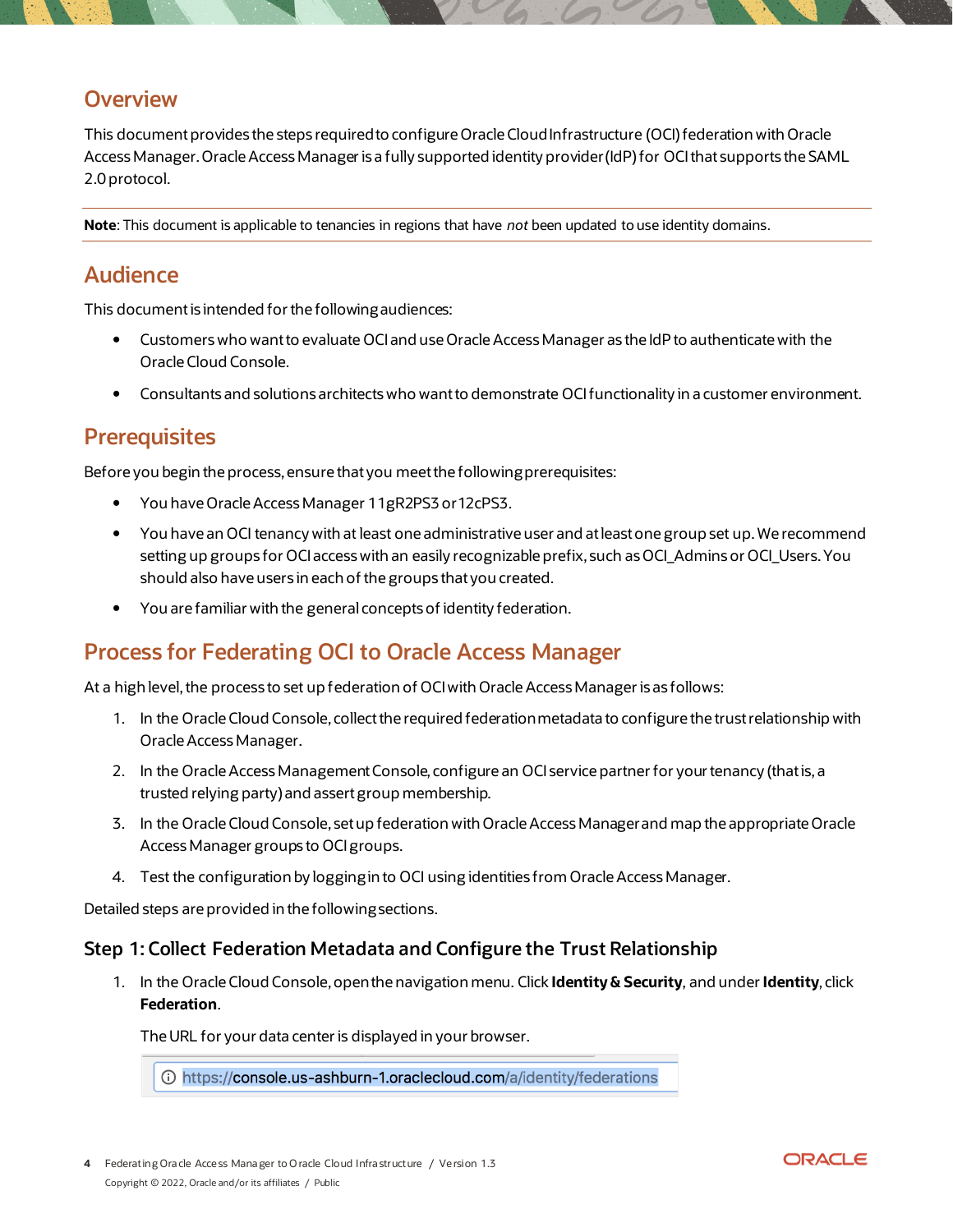- 2. In the message on the page, click the Download this document link to download the Oracle Cloud Infrastructure Federation Metadata document.
- 3. Save the document as OCImetadata. xml for import into Oracle Access Manager in the next section.

#### <span id="page-4-0"></span>Step 2: Download the IdP Metadata and Configure the Service Provider

- 1. Sign in to your Oracle Access Manager account (http://<your\_oam\_host>/oamconsole/faces/admin.jspx)asanadministrator.
- 2. At the top of the page, click **Configuration**.



3. Under Settings, click View and then click Federation.

|        |            |                                           | <b>Settings</b> |  |  |
|--------|------------|-------------------------------------------|-----------------|--|--|
|        |            |                                           |                 |  |  |
|        |            | Manage configuration of Access components |                 |  |  |
|        |            |                                           |                 |  |  |
| View v |            |                                           |                 |  |  |
|        |            | <b>Common Settings</b>                    |                 |  |  |
|        |            | <b>Access Manager</b>                     |                 |  |  |
|        | Federation |                                           |                 |  |  |

4. Click Export SAML 2.0 Metadata. You import this metadata into OCI in a later step.

| Configuration >                          |                                                                                                                                                |                            |                                 |
|------------------------------------------|------------------------------------------------------------------------------------------------------------------------------------------------|----------------------------|---------------------------------|
| <b>Federation Settings</b>               |                                                                                                                                                |                            | <b>Apply</b>                    |
|                                          | The following settings must be configured to enable the Identity Federation functionality available from the Oracle Access Management Console. |                            |                                 |
| General<br>◢                             |                                                                                                                                                |                            |                                 |
|                                          |                                                                                                                                                |                            |                                 |
|                                          |                                                                                                                                                | <b>Encryption Key</b>      | osts_encryption $\hat{\div}$    |
|                                          |                                                                                                                                                | <b>Custom Trust Anchor</b> |                                 |
|                                          |                                                                                                                                                | File                       |                                 |
|                                          |                                                                                                                                                |                            | <b>Export SAML 2.0 Metadata</b> |
|                                          |                                                                                                                                                |                            |                                 |
| <b>Succinct Id</b><br><b>Signing Key</b> | * Provider Id https://secureoracle.oracledemo.com:14101/oam/fed<br>ya4vNiWBlxFhrO1pl0aU6Mu0All=<br>÷<br>osts_signing                           |                            |                                 |

- 5. Edit the exported file and removethe <md: RoleDescriptor> ....</md: RoleDescriptor> section. Save the file.
- 6. At the top of the console page, click Federation.



5 Federating Oracle Access Manager to Oracle Cloud Infrastructure / Version 1.3 Copyright © 2022, Oracle and/or its affiliates / Public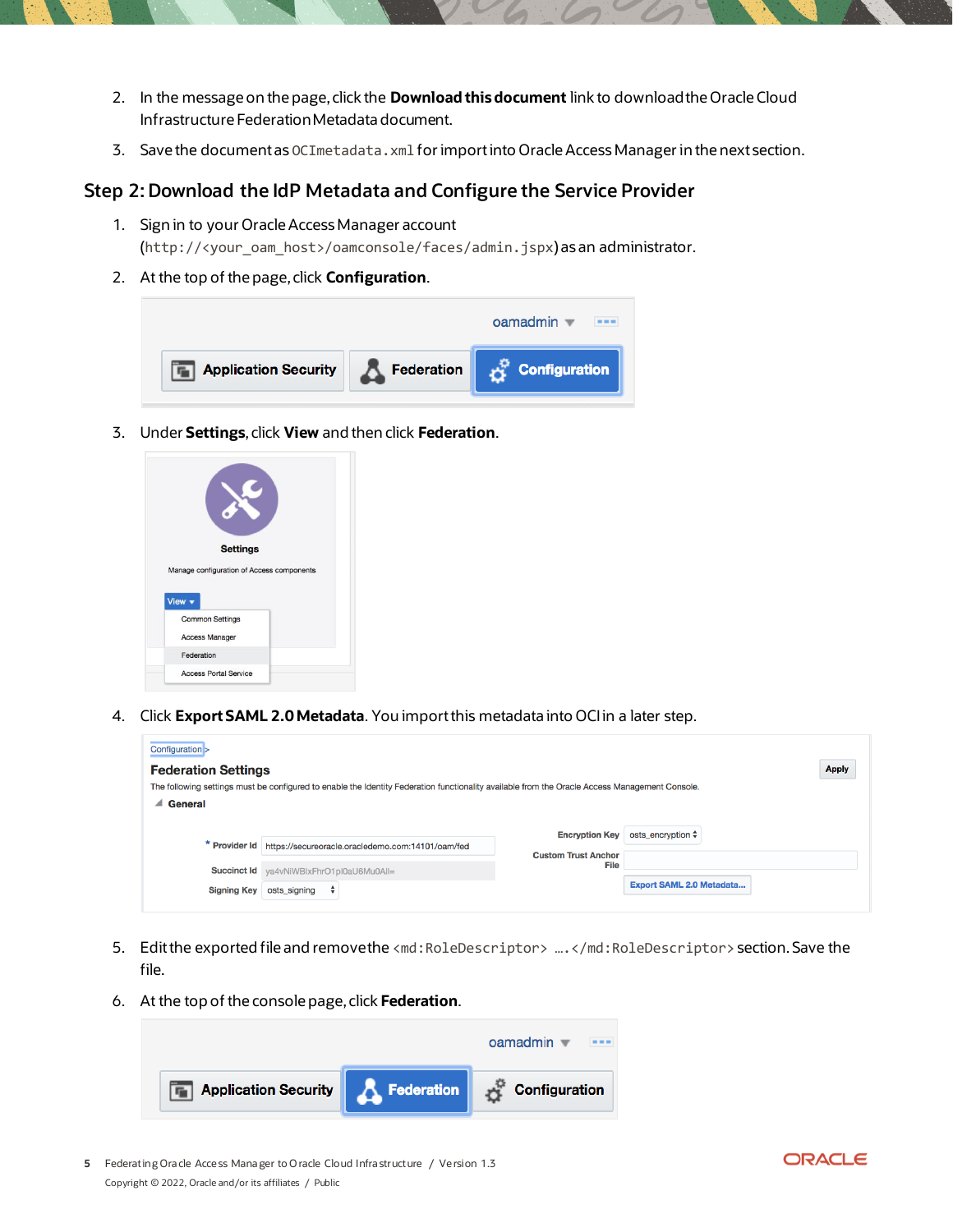7. Click the plus (+) symbol next to Federation and select Create Service Provider Partner.



- 8. Enter the following values:
	- For **Name**, enter **OCI**.
	- Provide a brief description.  $\circ$
	- o Click Load Metadata and upload the OCImetadata. xml file.
	- o For NamelD Format, select Persistent.
	- $\circ$  For the **NamelD Value**, enter **mail**.

| Create Service Provider P ×<br><b>Launch Pad</b>   | 嚴                                                                                                                            |
|----------------------------------------------------|------------------------------------------------------------------------------------------------------------------------------|
| Federation >                                       |                                                                                                                              |
| Service Provider Partners Service Provider Partner | <b>Save</b>                                                                                                                  |
| ▲ General                                          |                                                                                                                              |
| * Name OCI                                         | <b>√</b> Enable Partner                                                                                                      |
| <b>Baremetal Federation</b><br><b>Qescription</b>  |                                                                                                                              |
| <b>Service Information</b><br>◢                    |                                                                                                                              |
| Protocol                                           | SAML2.0 <del>↓</del>                                                                                                         |
|                                                    | Service Details @ Load from provider metadata @ Enter Manually                                                               |
|                                                    | Metadata has been loaded from file.<br><b>Load Metadata</b>                                                                  |
| <b>Provider ID</b>                                 | https://auth.us-ashburn-<br>1.oraclecloud.com/v1/saml/ocid1.tenancy.oc1                                                      |
|                                                    | Signing Certificate Subject CN=Oracle Cloud Infrastructure, OU=Oracle Cloud Infrastructure, O=Oracle, L=Seattle, ST=WA, C=US |
|                                                    | Validity September 25, 2017 to September 22, 2029                                                                            |
|                                                    |                                                                                                                              |
| <b>NamelD Format</b><br>◢                          |                                                                                                                              |
| * NamelD Format                                    | ÷<br><b>Email Address</b>                                                                                                    |
|                                                    | * NamelD Value User ID Store Attribute $\div$<br>mail                                                                        |
| <b>Mapping Options</b><br>◢                        |                                                                                                                              |
| <b>Attribute Mapping</b>                           |                                                                                                                              |
| * Attribute Profile   sp-attribute-profile         | Q<br>$+$ Add                                                                                                                 |

6 Federating Oracle Access Manager to Oracle Cloud Infrastructure / Version 1.3 Copyright © 2022, Oracle and/or its affiliates / Public

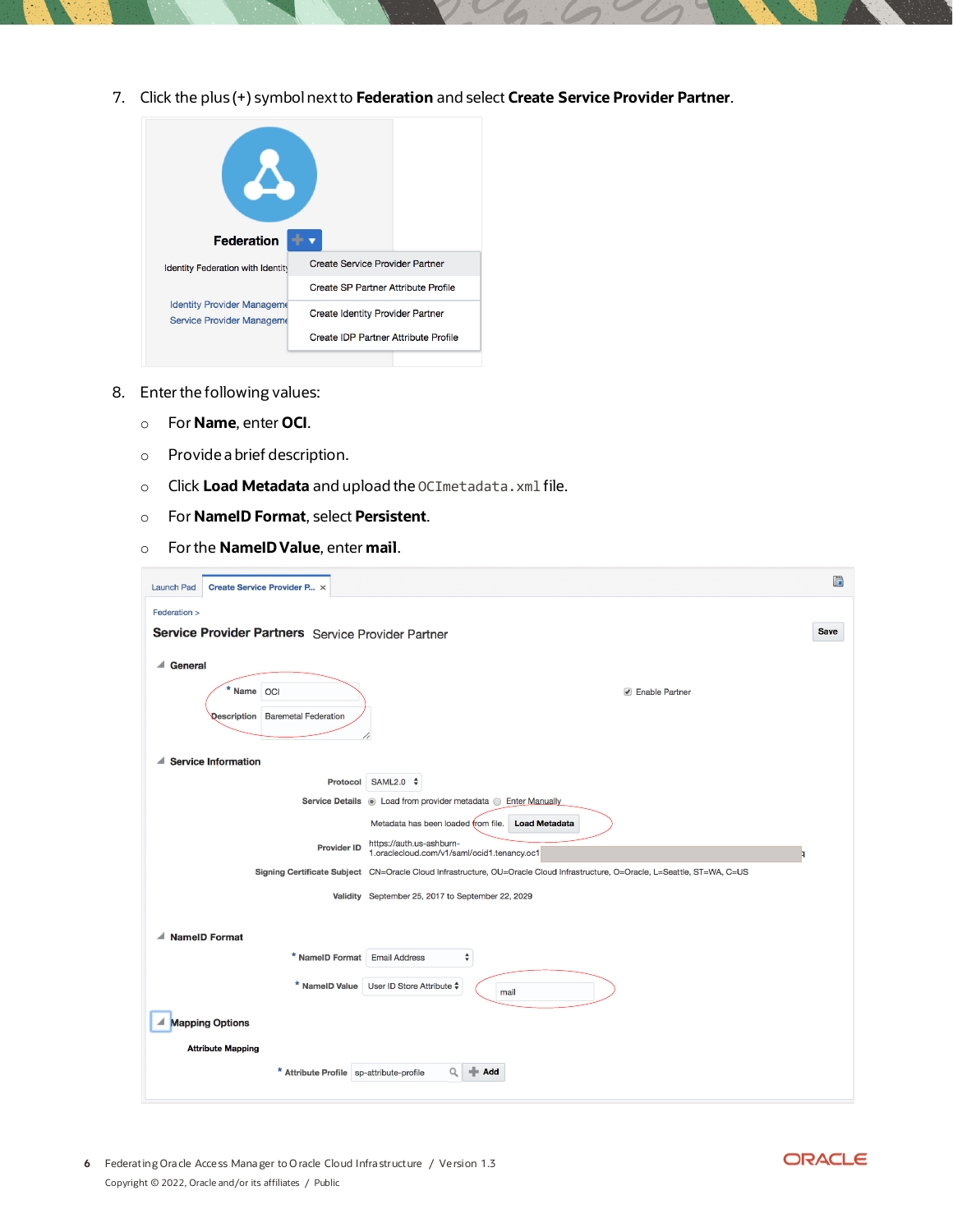9. Click the Launch Pad tab, and then click Identity Provider Management.



- 10. Search for and then click sp-attribute-profile.
- 11. Create an attribute mapping with the following values:
	- Message Attribute Name: https://auth.oraclecloud.com/saml/claims/groupName  $\circ$
	- Value: user \* groups  $\circ$

| <b>ORACLE</b> Access Management<br>Configuration<br>Federation<br><b>Mobile Security</b><br><b>Application Security</b><br>Ш<br>嚴<br>Launch Pad Identity Provider Adminis x sp-attribute-profile x<br>Federation ><br>Duplicate<br>Save<br>Edit sp-attribute-profile SP Attribute Profile<br><b>General</b><br><b>Attribute Mapping</b><br>$\times$<br>Na<br>* Message Attribute Name   /saml/claims/groupName<br><b>Descript</b><br>$\ddot{\phantom{0}}$<br>Value<br>$\star$<br>user<br>groups<br>$\overline{\phantom{a}}$<br>Always Send V<br>OK<br>Cancel<br>Attribute Mapping<br>$\hat{\mathcal{L}}$<br>Actions $\bullet$ View $\bullet$<br>Create<br>/ Edit<br>$\triangle$<br>迪<br><b>Row Message Attribute Name</b><br><b>Always Send</b><br>Value<br>No data to display.<br>Number of Rows |  |  | $o$ amadmin $\blacktriangledown$ | $-$ |
|---------------------------------------------------------------------------------------------------------------------------------------------------------------------------------------------------------------------------------------------------------------------------------------------------------------------------------------------------------------------------------------------------------------------------------------------------------------------------------------------------------------------------------------------------------------------------------------------------------------------------------------------------------------------------------------------------------------------------------------------------------------------------------------------------|--|--|----------------------------------|-----|
|                                                                                                                                                                                                                                                                                                                                                                                                                                                                                                                                                                                                                                                                                                                                                                                                   |  |  |                                  |     |
|                                                                                                                                                                                                                                                                                                                                                                                                                                                                                                                                                                                                                                                                                                                                                                                                   |  |  |                                  |     |
|                                                                                                                                                                                                                                                                                                                                                                                                                                                                                                                                                                                                                                                                                                                                                                                                   |  |  |                                  |     |
|                                                                                                                                                                                                                                                                                                                                                                                                                                                                                                                                                                                                                                                                                                                                                                                                   |  |  |                                  |     |
|                                                                                                                                                                                                                                                                                                                                                                                                                                                                                                                                                                                                                                                                                                                                                                                                   |  |  |                                  |     |
|                                                                                                                                                                                                                                                                                                                                                                                                                                                                                                                                                                                                                                                                                                                                                                                                   |  |  |                                  |     |
|                                                                                                                                                                                                                                                                                                                                                                                                                                                                                                                                                                                                                                                                                                                                                                                                   |  |  |                                  |     |
|                                                                                                                                                                                                                                                                                                                                                                                                                                                                                                                                                                                                                                                                                                                                                                                                   |  |  |                                  |     |
|                                                                                                                                                                                                                                                                                                                                                                                                                                                                                                                                                                                                                                                                                                                                                                                                   |  |  |                                  |     |
|                                                                                                                                                                                                                                                                                                                                                                                                                                                                                                                                                                                                                                                                                                                                                                                                   |  |  |                                  |     |
|                                                                                                                                                                                                                                                                                                                                                                                                                                                                                                                                                                                                                                                                                                                                                                                                   |  |  |                                  |     |
|                                                                                                                                                                                                                                                                                                                                                                                                                                                                                                                                                                                                                                                                                                                                                                                                   |  |  |                                  |     |
|                                                                                                                                                                                                                                                                                                                                                                                                                                                                                                                                                                                                                                                                                                                                                                                                   |  |  |                                  |     |
|                                                                                                                                                                                                                                                                                                                                                                                                                                                                                                                                                                                                                                                                                                                                                                                                   |  |  |                                  |     |
|                                                                                                                                                                                                                                                                                                                                                                                                                                                                                                                                                                                                                                                                                                                                                                                                   |  |  |                                  |     |

Oracle Cloud Infrastructure can accept only 50 group memberships. If users have more than 50 group memberships, we recommend sending groups related to OCI only (hence the recommendation to prepend OCI to OCI groups). You can do this in Oracle Access Manager by changing from user to expression and entering the following expression: \$user.groups = "OCI\_\*"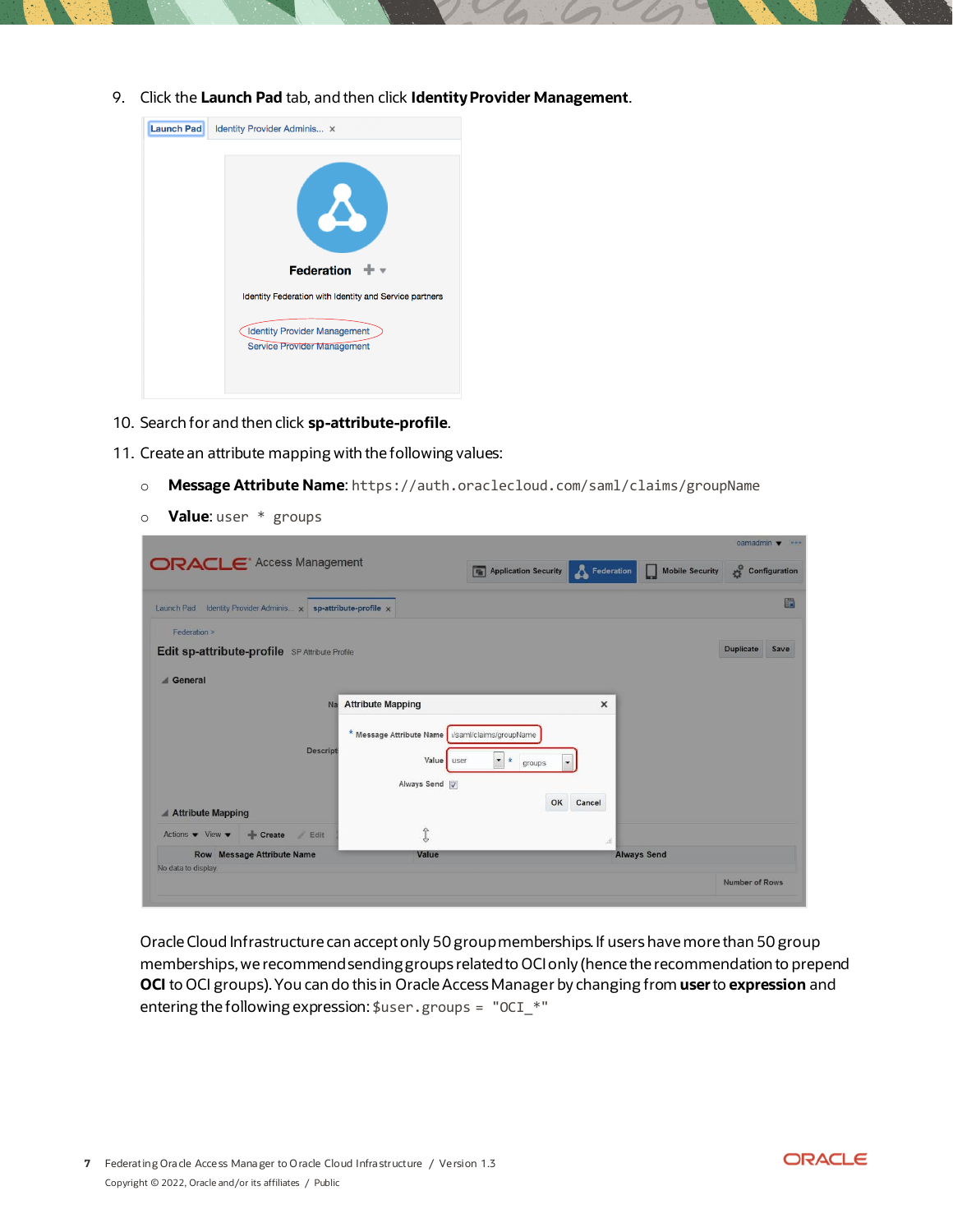| <b>Attribute Mapping</b>             |                                           |           |                        |    | ×      |
|--------------------------------------|-------------------------------------------|-----------|------------------------|----|--------|
| * Message Attribute<br>Name<br>Value | https://auth.oraclecloud.ci<br>expression | $\bullet$ |                        |    |        |
| Always Send V                        |                                           |           | $Suser.groups = "OCI"$ |    |        |
|                                      |                                           |           |                        | OK | Cancel |

Oracle Access Manager's default behavior is to send the group attributes in comma-separated format if the user belongs to multiple groups. Additionally, Always Send is set to true.

- 12. To change this behavior to send multiple-value attributes across in single entries, follow the instructions in the Oracle Access Management documentation.
- 13. Restart the Oracle Access Manager server.

#### <span id="page-7-0"></span>Step 3: Set Up Federation with Oracle Access Manager

Go back to the Oracle Cloud Console and configure federation with Oracle Access Manager for your tenancy.

- 1. In the navigation menu, click Identity & Security, and under Identity, click Federation.
- 2. Click Add Identity Provider.
- 3. In the Add Identity Provider panel, enter the following values:
	- $\circ$  Enter a name, for example, **OAM**.
	- $\circ$  Provide a description.
	- o For Type, select Microsoft Active Directory Federation Service (ADFS) or SAML 2.0 Compliant **Identity Provider.**
	- $\circ$  Upload the federation metadata XML file that you exported from Oracle Access Manager and edited (in Step  $2$ ).
- 4. Click Continue.
- 5. Map your Oracle Access Manager groups to your OCI groups. For example, map identity provider group **OCIAdmins to OCI group Administrators.**
- 6. Click Add Provider.

#### <span id="page-7-1"></span>Step 4: Test the Configuration

Now that you have set up federation with Oracle Access Manager, perform the following few steps to verify that the federation is configured correctly.

- 1. Sign out of the Oracle Cloud Console and sign out of Oracle Access Manager.
- 2. Go to the signin page for your Oracle Cloud Infrastructure tenancy.

You should see a new option to sign in using SSO.

3. In the Identity Provider list, select OAM (or whatever you named the IdP), and then click Continue.

The sign-in page redirects to Oracle Access Manager.